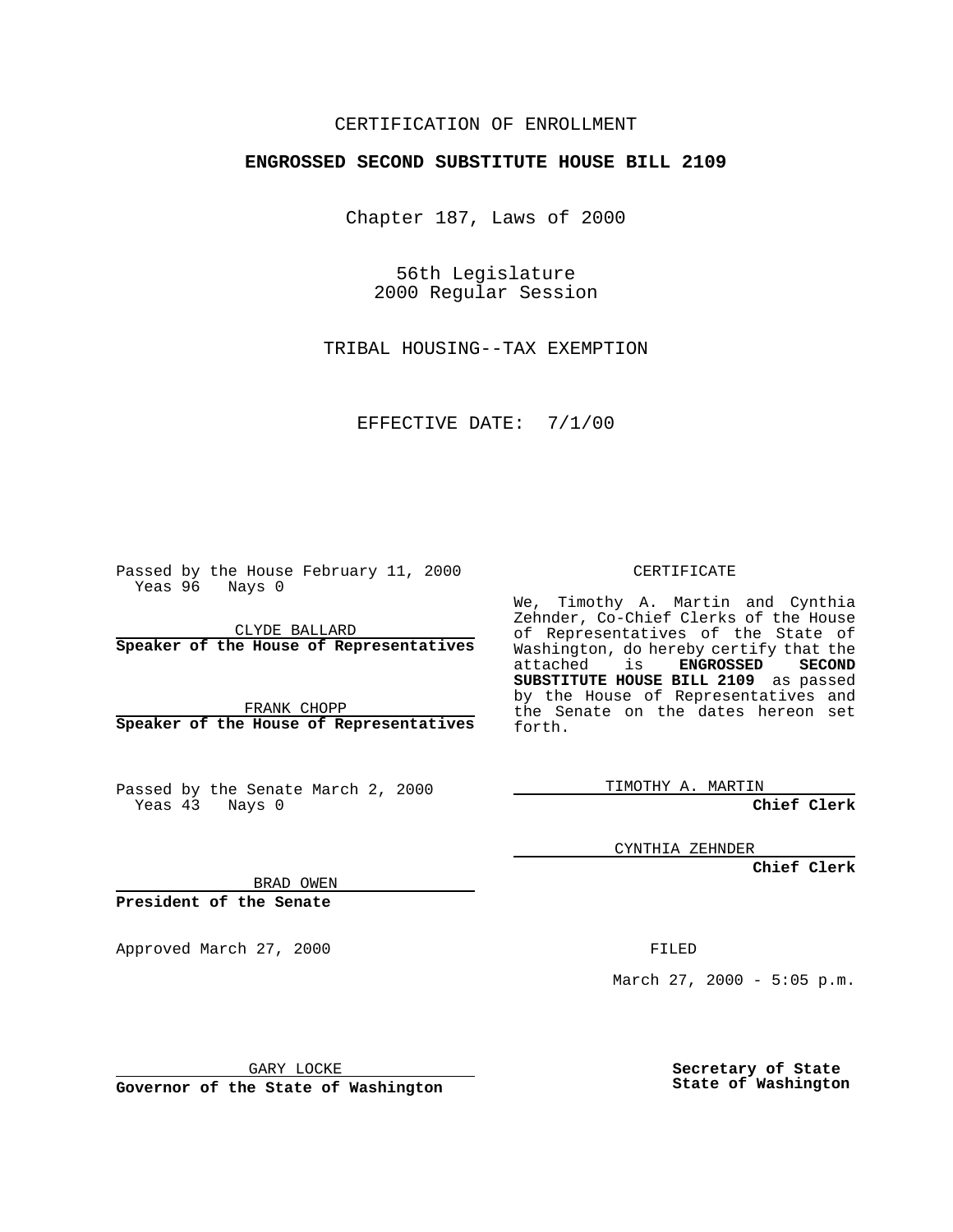## **ENGROSSED SECOND SUBSTITUTE HOUSE BILL 2109** \_\_\_\_\_\_\_\_\_\_\_\_\_\_\_\_\_\_\_\_\_\_\_\_\_\_\_\_\_\_\_\_\_\_\_\_\_\_\_\_\_\_\_\_\_\_\_

\_\_\_\_\_\_\_\_\_\_\_\_\_\_\_\_\_\_\_\_\_\_\_\_\_\_\_\_\_\_\_\_\_\_\_\_\_\_\_\_\_\_\_\_\_\_\_

Passed Legislature - 2000 Regular Session

## **State of Washington 56th Legislature 1999 Regular Session**

**By** House Committee on Finance (originally sponsored by Representatives Van Luven, Thomas, Dunshee, Pennington, Dunn, Cairnes, Veloria, Buck, G. Chandler and Haigh)

Read first time 03/08/1999.

 AN ACT Relating to authorizing tax, levy, and execution exemptions for properties of Indian housing authorities designated for low-income housing program uses; amending RCW 35.82.210; creating a new section; and providing an effective date.

BE IT ENACTED BY THE LEGISLATURE OF THE STATE OF WASHINGTON:

 NEW SECTION. **Sec. 1.** Affordable and accessible housing is of great concern and importance to the legislature and the people of this state. The legislature recognizes the important role housing authorities serve in creating and maintaining housing for low-income persons and senior citizens. The legislature finds that tribal housing authorities should be afforded the same exemptions from tax as all other housing authorities and extends the exemption from state and local tax to tribal housing authorities.

 **Sec. 2.** RCW 35.82.210 and 1965 c 7 s 35.82.210 are each amended to read as follows:

 $(1)$  The property of an authority is declared to be public property used for essential public and governmental purposes and such property and an authority shall be exempt from all taxes and special assessments